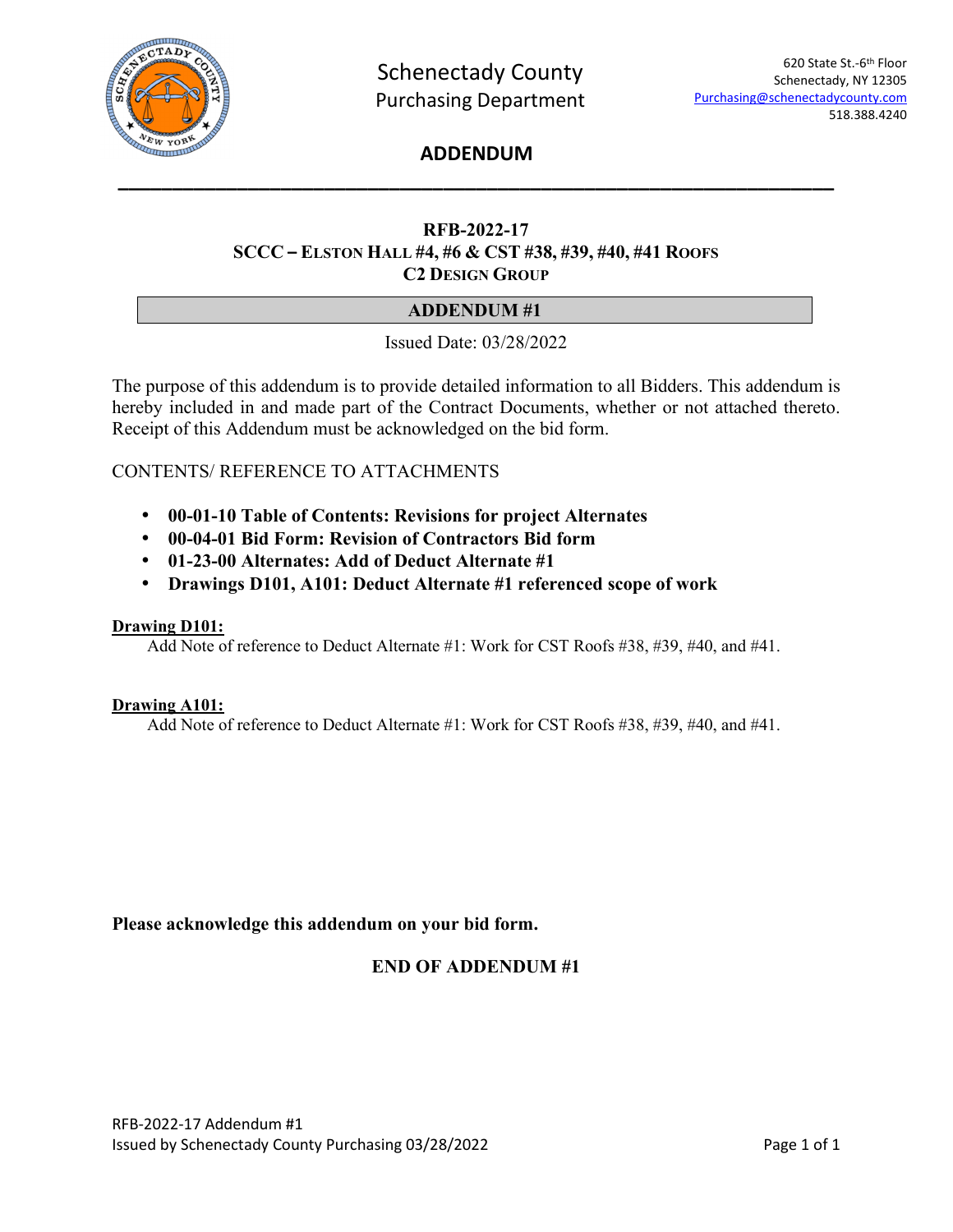

Schenectady County Request for Bid SCCC - Elston Hall #4, #6 & CST #38, #39, #40, #41 Roofs RFB-2022-17 Bid Form: Contractor Bidder Name/Stamp:

| Addendum # | Date |
|------------|------|
|            |      |
|            |      |
|            |      |

# SCCC - ELSTON HALL #4, #6 & CST #38, #39, #40, #41 ROOFS: GENERAL CONSTRUCTION

 $\frac{1}{2}$ 

BASE BID TOTAL

(TOTAL WRITTEN AMOUNT)

Deduct Alternate: #1

Provide deduct costs from Base Bid associated to new and restoration work for CST Roofs #38, #39, #40, & #41. Include all Labor and Materials. See contract documents D101 and A101 for scope of work and detailed information.

\$\_\_\_\_\_\_\_\_\_\_\_\_\_\_\_\_\_\_\_\_\_\_\_\_\_\_\_\_\_\_\_\_\_\_

DEDUCT ALTERNATE: #1

(Deduct Alternate: #1 WRITTEN AMOUNT)

Unit pricing:

Unit price per panel of FRP roof walkway (Yellow) with slip-resistant surface. Provide all rubber feet, panel connectors and other accessories and components required for complete installation of one (4'x8'x 1" thick) panel. See roof walk specification. (\$ per (1) panel) \$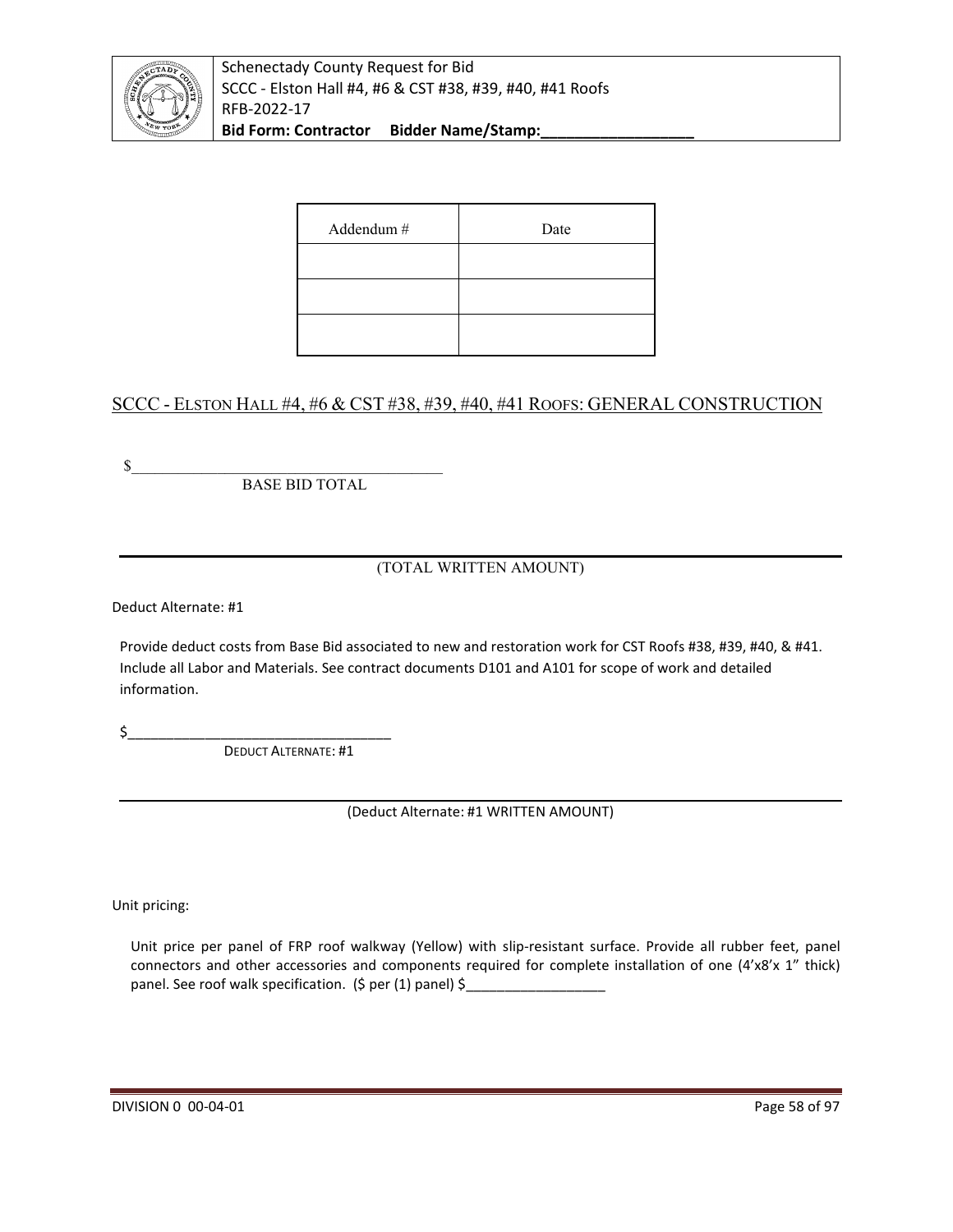

# **TABLE OF CONTENTS**

# **DIVISION 0 – BIDDING REQUIREMENTS**<br>00 01 10 Table of Contents

- Table of Contents
- 00 02 00 Notice to Bidders
- 00 02 01 Bid Summary Sheet
- 00 02 05 General Instructions to Bidders Purchasing V2021.1
- 00 02 10 Standard Provisions (7/6/2017)
- 00 03 01 General and Supplementary Conditions Office of Facilities 2017 V.1
- 00 04 01 Bid Form
- 00 07 01 Board of Directors Resolution
- 00 07 02 Non-Collusion Form
- 00 07 03 Iranian Divestment Form
- 00 07 04 Disclosure of Prior Non-Responsibility Determinations
- 00 07 05 Certification for the Prevention of Sexual Harassment
- 00 07 06 Schenectady County Sexual Harassment Policy
- 00 07 07 Subcontractors Listing
- 00 07 08 Bidders Qualifications
- 00 07 09 Apprenticeship Certification
- 00 07 10 MWBE Instructions and Forms
- 00 20 01 NYS DOL Prevailing Wage Schedule
- 00 20 02 County Construction Permit Application

## **DIVISION 01 – GENERAL REQUIREMENTS**

- 01 01 00 Summary of Work
- 01 15 00 Master Project Schedule<br>Q1 22 00
- 01 22 00<br>01 23 00 Alternates
- 01 23 00 Alternates<br>01 23 00 Sabstitutio 1
- Substitution Procedures
- 01 26 00 Contract Modification Procedures
- 01 29 00 Payment Procedures
- 01 31 00 Project Management and Coordination
- 01 32 00 Construction Progress Documentation
- 01 33 00 Submittal Progress Documentation
- 01 35 16 Alteration Project Procedures
- 01 40 00 Quality Requirements
- 01 42 00 References
- 01 50 00 Temporary Facilities and Controls
- 01 60 00 Product Requirements
- 01 73 00 Execution
- 01 74 19 Construction waste management and disposal
- 01 77 00 Closeout Procedures
- 01 78 23 Operation and Maintenance Data<br>01 78 39 Project Record Documents
- Project Record Documents
- 01 79 00 Demonstration and Training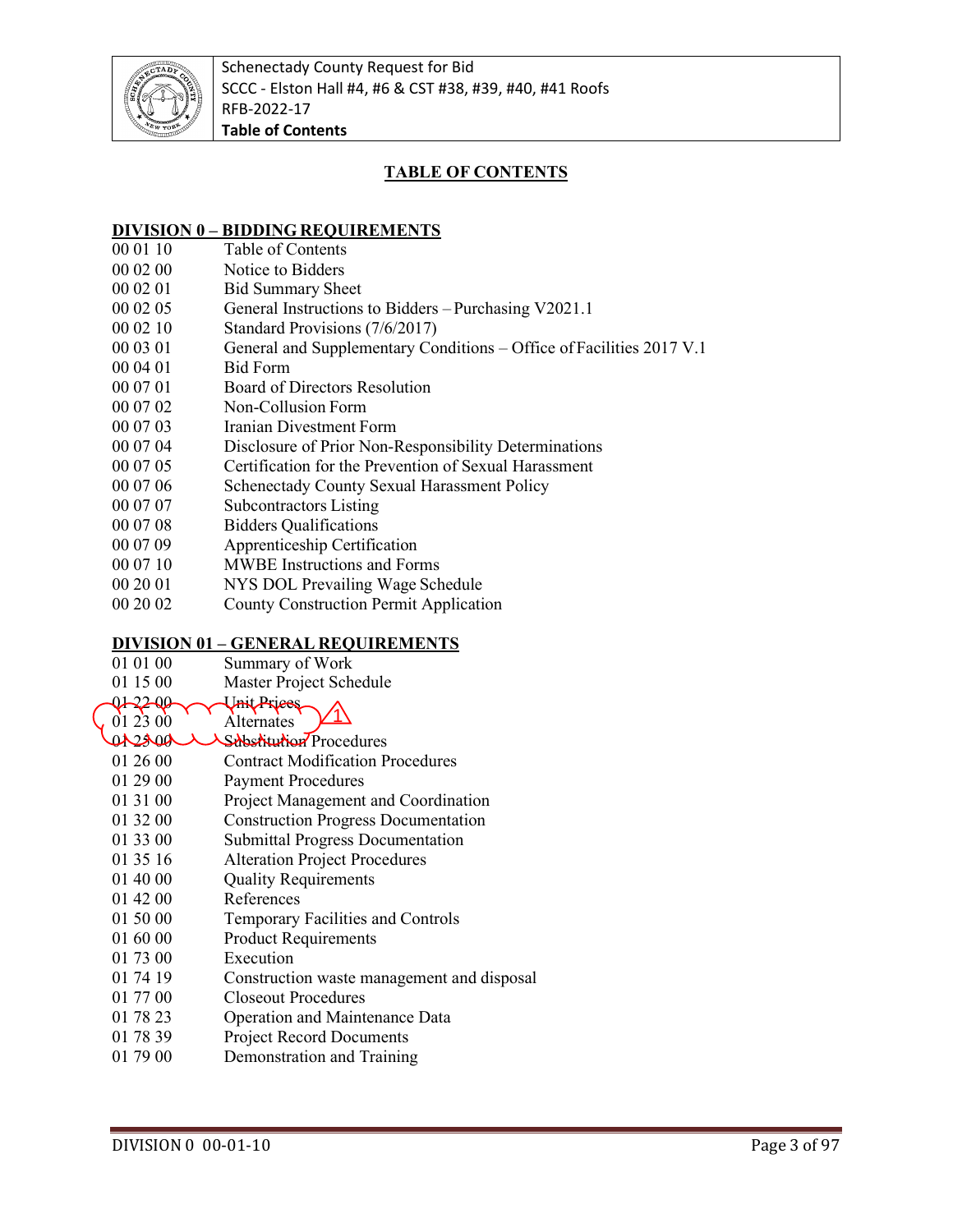

## **DIVISION 06 – WOOD, PLASTICS AND COMPOSITES**

06 10 53 Miscellaneous Rough Carpentry

## **Division 7 – THERMAL AND MOISTURE PROTECTION**

- 07 01 50.19 Preparation for Re-roofing
- 07 01 50.74 Rehabilitation of Single Ply Roofing
- 07 52 16.13 SBS Modified Bituminous Membrane Roofing, Cold-Applied
- 07 62 00 Sheet Metal Flashing and Trim
- 07 71 00 Roof Specialties
- 07 72 46 Roof Walkways
- 07 92 00 Joint Sealants

## **LIST of DRAWING SHEETS**

#### **General Drawings**

G100 Cover Sheet<br>G101 General Note General Notes

#### **Architectural Drawings**

|                           | PtNO Y Y Roof Bemptition/Phan Y Elston Hatt (Roofs/4 and 6) Y Y Y   |
|---------------------------|---------------------------------------------------------------------|
| $\times$ D <sub>101</sub> | Roof Demolition Plan - CST Building (Deduct Alternate #1) $\Lambda$ |
|                           | <u> Elston Hall Roberland del d</u>                                 |
|                           | 'CST Roof Plan (Deduct Alternate #1)                                |
|                           | A600 UN Rodt Details UN                                             |
| A601                      | <b>Existing Photos</b>                                              |

## **Project Moisture survey Report**

| Title Page | Roof Diagnostic Survey for county of Schenectady: Schenectady Community College |
|------------|---------------------------------------------------------------------------------|
| Sheet A    | Roof Sections & Moisture Survey                                                 |
| Sheet B    | Roof Data Thermograms & Photos                                                  |

#### **INFORMATION FOR REFERENCE ONLY, NOT FOR CONSTRUCTION or BID**

Report Asbestos Survey Report for limited Roof Sampling Roof #38 (PSI 9/30/2021) Report Asbestos Survey Report for limited Roof Sampling Roof #4,6,39,40 & 41 (PSI 10/26/2021)

## **END OF SECTION 00 01 10**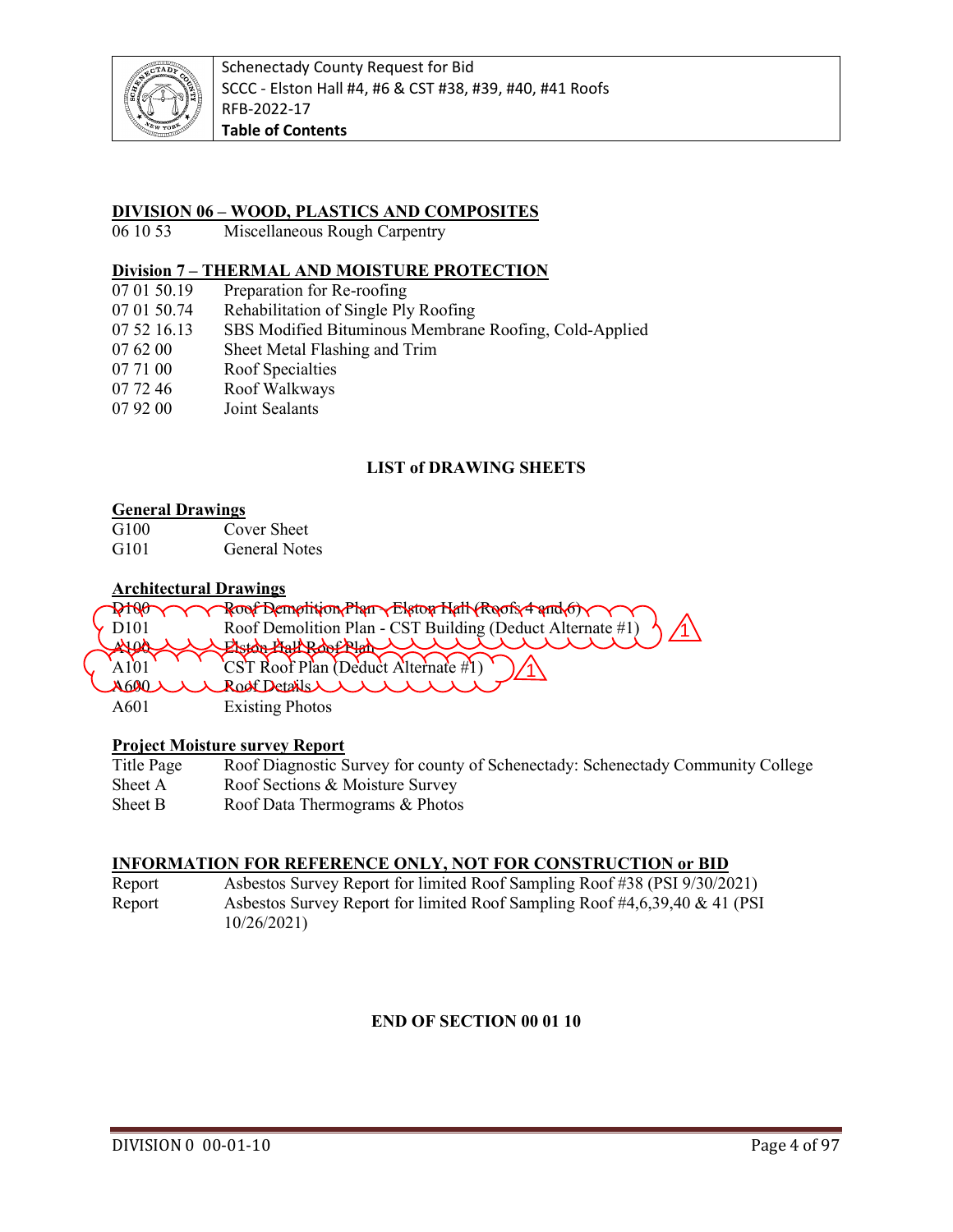#### ALTERNATES

#### SECTION 01 23 00

#### PART 1 - GENERAL

#### 1.1 RELATED DOCUMENTS

A. Drawings and general provisions of the Contract, including General and Supplementary Conditions and other Division 01 Specification Sections, apply to this Section.

#### 1.2 SUMMARY

A. Section includes administrative and procedural requirements for alternates.

#### 1.3 DEFINITIONS

- A. Alternate: An amount proposed by bidders and stated on the Bid Form for certain work defined in the bidding requirements that may be added to or deducted from the base bid amount if Owner decides to accept a corresponding change either in the amount of construction to be completed or in the products, materials, equipment, systems, or installation methods described in the Contract Documents.
	- 1. Alternates described in this Section are part of the Work only if enumerated in the Agreement.
	- 2. The cost or credit for each alternate is the net addition to or deduction from the Contract Sum to incorporate alternate into the Work. No other adjustments are made to the Contract Sum.

#### 1.4 PROCEDURES

- A. Coordination: Revise or adjust affected adjacent work as necessary to completely integrate work of the alternate into Project.
	- 1. Include as part of each alternate, miscellaneous devices, accessory objects, and similar items incidental to or required for a complete installation whether or not indicated as part of alternate.
- B. Notification: Immediately following award of the Contract, notify each party involved, in writing, of the status of each alternate. Indicate if alternates have been accepted, rejected, or deferred for later consideration. Include a complete description of negotiated revisions to alternates.
- C. Execute accepted alternates under the same conditions as other work of the Contract.
- D. Schedule: A schedule of alternates is included at the end of this Section. Specification Sections referenced in schedule contain requirements for materials necessary to achieve the work described under each alternate.